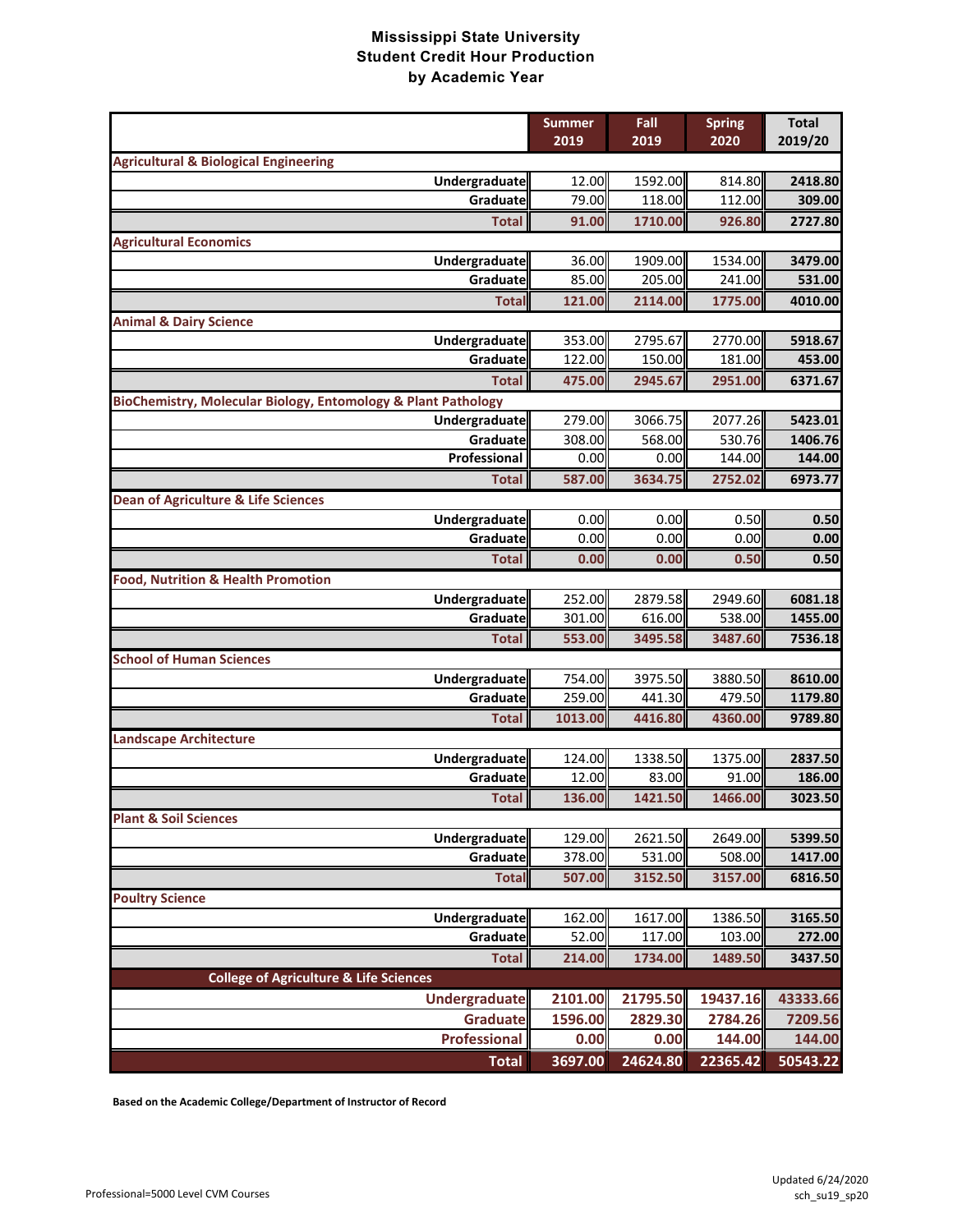|                                                  | <b>Summer</b><br>2019 | Fall<br>2019 | <b>Spring</b><br>2020 | <b>Total</b><br>2019/20 |
|--------------------------------------------------|-----------------------|--------------|-----------------------|-------------------------|
| <b>School of Architecture</b>                    |                       |              |                       |                         |
| Undergraduate                                    | 317.00                | 2882.00      | 2548.00               | 5747.00                 |
| Graduate                                         | 0.00                  | 0.00         | 0.00                  | 0.00                    |
| <b>Total</b>                                     | 317.00                | 2882.00      | 2548.00               | 5747.00                 |
| <b>Art</b>                                       |                       |              |                       |                         |
| Undergraduate                                    | 331.00                | 4086.00      | 3500.00               | 7917.00                 |
| Graduate                                         | 0.00                  | 19.00        | 76.00                 | 95.00                   |
| <b>Total</b>                                     | 331.00                | 4105.00      | 3576.00               | 8012.00                 |
| <b>Building Construction Science</b>             |                       |              |                       |                         |
| Undergraduate                                    | 156.00                | 1654.00      | 2076.00               | 3886.00                 |
| Graduatel                                        | 0.00                  | 0.00         | 0.00                  | 0.00                    |
| <b>Total</b>                                     | 156.00                | 1654.00      | 2076.00               | 3886.00                 |
| <b>Interior Design</b>                           |                       |              |                       |                         |
| Undergraduate                                    | 271.00                | 1426.00      | 1328.00               | 3025.00                 |
| Graduate                                         | 0.00                  | 0.00         | 0.00                  | 0.00                    |
| <b>Total</b>                                     | 271.00                | 1426.00      | 1328.00               | 3025.00                 |
| <b>College of Architecture, Art &amp; Design</b> |                       |              |                       |                         |
| Undergraduate                                    | 1075.00               | 10048.00     | 9452.00               | 20575.00                |
| Graduate                                         | 0.00                  | 19.00        | 76.00                 | 95.00                   |
| <b>Total</b>                                     | 1075.00               | 10067.00     | 9528.00               | 20670.00                |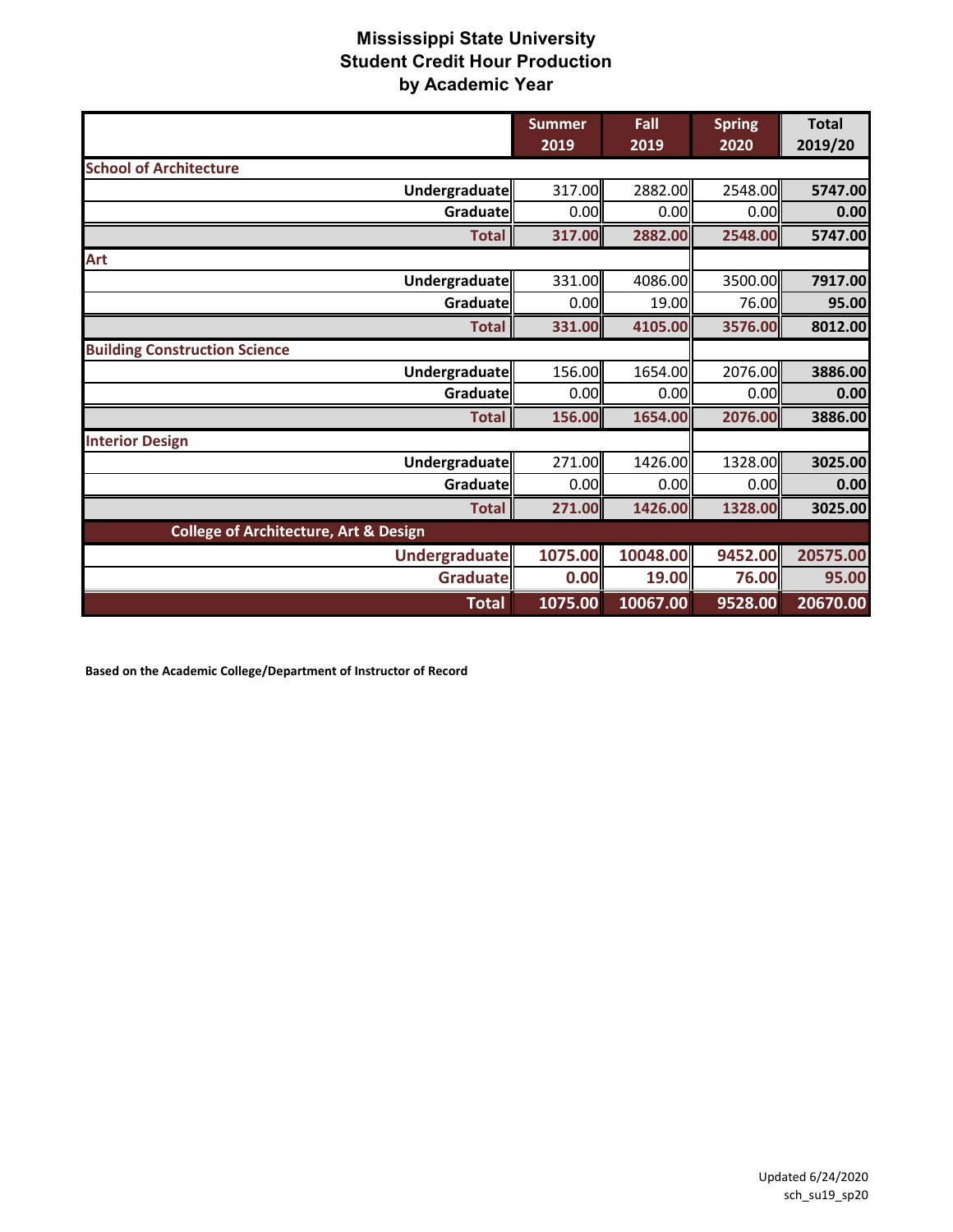|                                                           | <b>Summer</b>    | Fall             | <b>Spring</b>     | <b>Total</b>       |
|-----------------------------------------------------------|------------------|------------------|-------------------|--------------------|
|                                                           | 2019             | 2019             | 2020              | 2019/20            |
| <b>Aerospace Studies</b>                                  |                  |                  |                   |                    |
| <b>Undergraduate</b>                                      | 3.00             | 194.00           | 116.00            | 313.00             |
| Graduate                                                  | 0.00             | 0.00             | 0.00              | 0.00               |
| <b>Total</b>                                              | 3.00             | 194.00           | 116.00            | 313.00             |
| <b>Anthropology &amp; Middle Eastern Cultures</b>         |                  |                  |                   |                    |
| Undergraduate                                             | 168.00           | 1844.00          | 1852.00           | 3864.00            |
| Graduate                                                  | 20.00            | 219.00           | 179.00            | 418.00             |
| <b>Total</b>                                              | 188.00           | 2063.00          | 2031.00           | 4282.00            |
| <b>Biological Sciences</b>                                |                  |                  |                   |                    |
| Undergraduate                                             | 1138.00          | 15271.00         | 15824.00          | 32233.00           |
| Graduate                                                  | 159.00           | 558.00           | 654.00            | 1371.00            |
| <b>Total</b>                                              | 1297.00          | 15829.00         | 16478.00          | 33604.00           |
| <b>Chemistry</b>                                          |                  |                  |                   |                    |
| <b>Undergraduate</b>                                      | 941.00           | 10634.00         | 8517.00           | 20092.00           |
| Graduate                                                  | 352.00           | 798.00           | 795.00            | 1945.00            |
| <b>Total</b>                                              | 1293.00          | 11432.00         | 9312.00           | 22037.00           |
| <b>Classical &amp; Modern Languages &amp; Literatures</b> |                  |                  |                   |                    |
| <b>Undergraduate</b><br>Graduate                          | 1176.00<br>9.00  | 6438.50<br>81.00 | 5704.00<br>147.00 | 13318.50<br>237.00 |
|                                                           |                  |                  |                   |                    |
| <b>Total</b>                                              | 1185.00          | 6519.50          | 5851.00           | 13555.50           |
| <b>Communication</b>                                      |                  |                  |                   |                    |
| Undergraduate<br>Graduate                                 | 1241.00<br>72.00 | 9310.00<br>60.00 | 8989.50<br>9.00   | 19540.50<br>141.00 |
|                                                           |                  |                  |                   |                    |
| <b>Total</b>                                              | 1313.00          | 9370.00          | 8998.50           | 19681.50           |
| <b>English</b><br>Undergraduate                           | 933.00           | 12272.00         | 10818.00          | 24023.00           |
| Graduate                                                  | 88.00            | 306.00           | 264.00            | 658.00             |
| <b>Total</b>                                              | 1021.00          | 12578.00         | 11082.00          | 24681.00           |
| <b>Geosciences</b>                                        |                  |                  |                   |                    |
| Undergraduate                                             | 1734.00          | 10308.00         | 8190.00           | 20232.00           |
| Graduate                                                  | 932.00           | 1494.00          | 1440.00           | 3866.00            |
| <b>Total</b>                                              | 2666.00          | 11802.00         | 9630.00           | 24098.00           |
| <b>History</b>                                            |                  |                  |                   |                    |
| Undergraduate                                             | 411.00           | 6251.00          | 4814.00           | 11476.00           |
| Graduate                                                  | 64.00            | 583.00           | 502.00            | 1149.00            |
| <b>Total</b>                                              | 475.00           | 6834.00          | 5316.00           | 12625.00           |
| <b>Mathematics &amp; Statistics</b>                       |                  |                  |                   |                    |
| Undergraduate                                             | 2397.00          | 21074.00         | 16662.00          | 40133.00           |
| Graduate                                                  | 100.00           | 905.00           | 808.00            | 1813.00            |
| <b>Total</b>                                              | 2497.00          | 21979.00         | 17470.00          | 41946.00           |
| <b>Military Science</b>                                   |                  |                  |                   |                    |
| Undergraduate                                             | 0.00             | 295.00           | 286.00            | 581.00             |
| Graduate                                                  | 0.00             | 1.00             | 0.00              | 1.00               |
| <b>Total</b>                                              | 0.00             | 296.00           | 286.00            | 582.00             |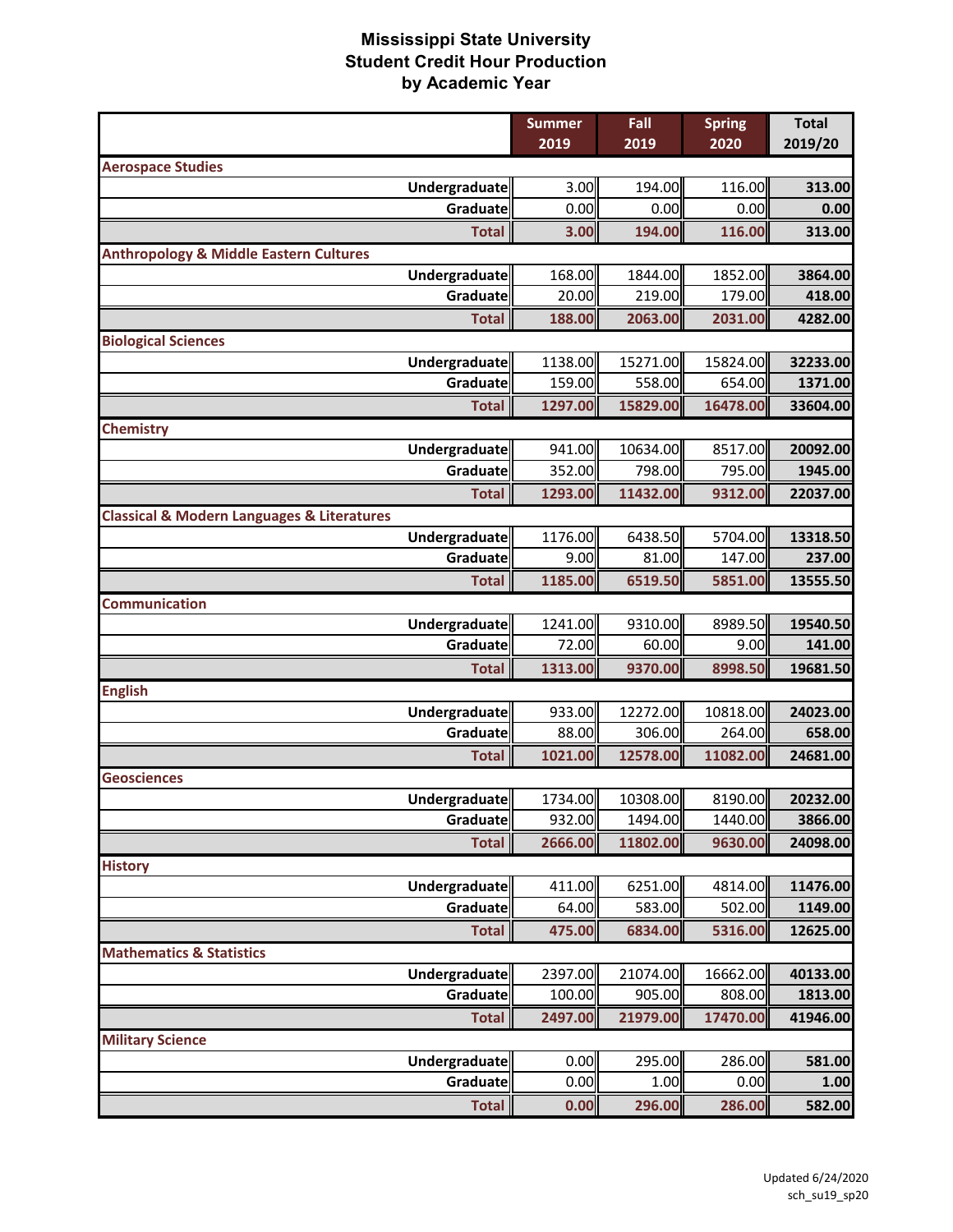|                                                      | <b>Summer</b><br>2019 | Fall<br>2019 | <b>Spring</b><br>2020 | <b>Total</b><br>2019/20 |
|------------------------------------------------------|-----------------------|--------------|-----------------------|-------------------------|
| <b>Philosophy &amp; Religion</b>                     |                       |              |                       |                         |
| <b>Undergraduate</b>                                 | 642.00                | 6117.00      | 6255.00               | 13014.00                |
| Graduate                                             | 0.00                  | 0.00         | 0.00                  | 0.00                    |
| <b>Total</b>                                         | 642.00                | 6117.00      | 6255.00               | 13014.00                |
| <b>Physics &amp; Astronomy</b>                       |                       |              |                       |                         |
| <b>Undergraduate</b>                                 | 668.00                | 5077.00      | 5106.00               | 10851.00                |
| Graduate                                             | 13.00                 | 420.50       | 401.00                | 834.50                  |
| <b>Total</b>                                         | 681.00                | 5497.50      | 5507.00               | 11685.50                |
| <b>Political Science &amp; Public Administration</b> |                       |              |                       |                         |
| Undergraduate                                        | 129.00                | 5310.40      | 4131.00               | 9570.40                 |
| Graduate                                             | 112.00                | 405.00       | 435.00                | 952.00                  |
| <b>Total</b>                                         | 241.00                | 5715.40      | 4566.00               | 10522.40                |
| <b>Psychology</b>                                    |                       |              |                       |                         |
| <b>Undergraduate</b>                                 | 1206.00               | 13645.00     | 10808.40              | 25659.40                |
| Graduate                                             | 197.00                | 618.00       | 589.00                | 1404.00                 |
| <b>Total</b>                                         | 1403.00               | 14263.00     | 11397.40              | 27063.40                |
| <b>Sociology</b>                                     |                       |              |                       |                         |
| <b>Undergraduate</b>                                 | 696.00                | 9031.00      | 8745.00               | 18472.00                |
| Graduatell                                           | 35.00                 | 262.00       | 209.00                | 506.00                  |
| <b>Total</b>                                         | 731.00                | 9293.00      | 8954.00               | 18978.00                |
| <b>College of Arts &amp; Science</b>                 |                       |              |                       |                         |
| <b>Undergraduate</b>                                 | 13483.00              | 133071.90    | 116817.90             | 263372.80               |
| Graduate                                             | 2153.00               | 6710.50      | 6432.00               | 15295.50                |
| <b>Total</b>                                         | 15636.00              | 139782.40    | 123249.90             | 278668.30               |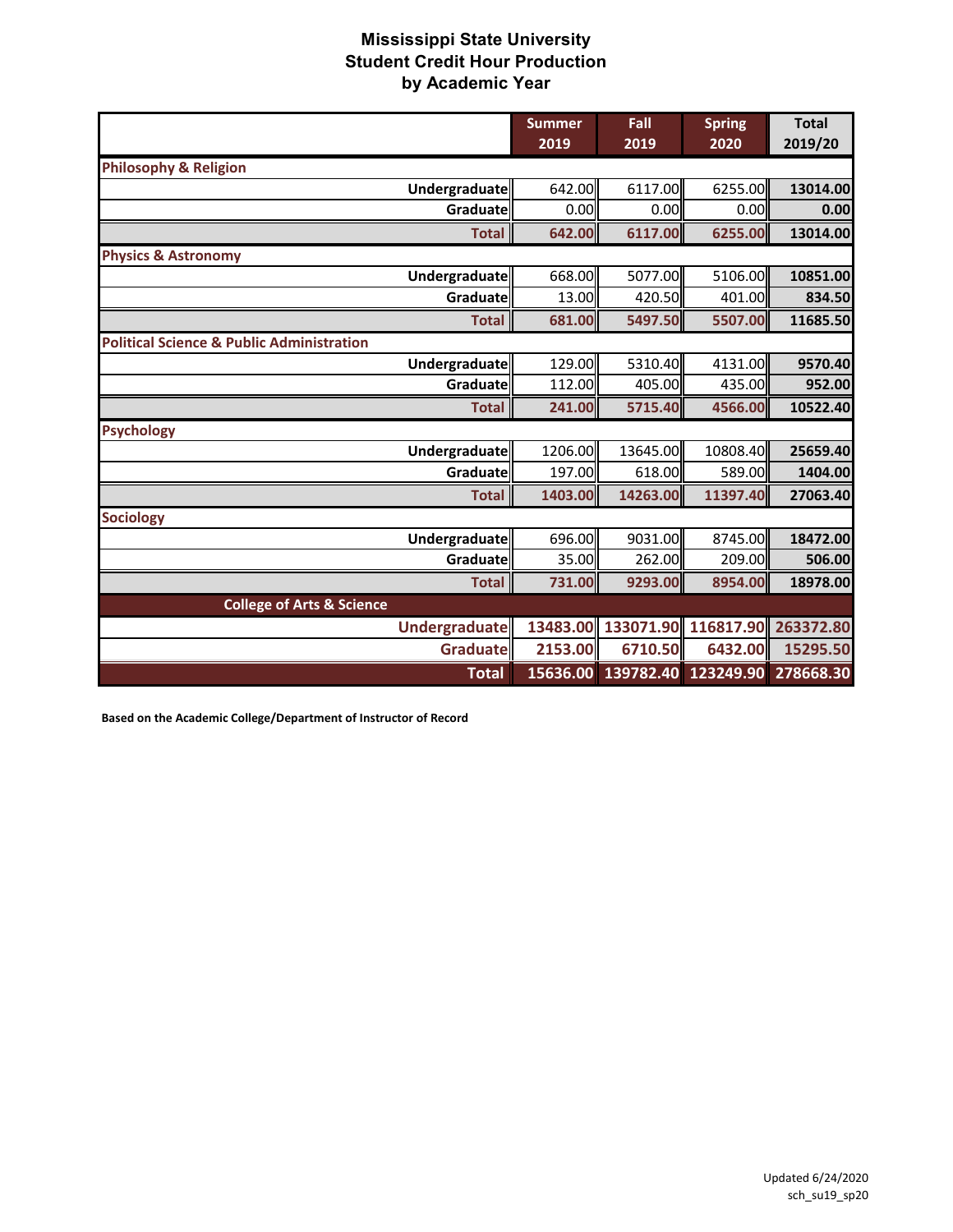|                                                            | <b>Summer</b><br>2019 | Fall<br>2019 | <b>Spring</b><br>2020 | <b>Total</b><br>2019/20 |
|------------------------------------------------------------|-----------------------|--------------|-----------------------|-------------------------|
| <b>School of Accountancy</b>                               |                       |              |                       |                         |
| Undergraduate                                              | 852.00                | 4188.00      | 4626.00               | 9666.00                 |
| Graduate                                                   | 528.00                | 532.00       | 348.00                | 1408.00                 |
| <b>Total</b>                                               | 1380.00               | 4720.00      | 4974.00               | 11074.00                |
| <b>Finance &amp; Economics</b>                             |                       |              |                       |                         |
| Undergraduate                                              | 1213.00               | 8605.00      | 8428.00               | 18246.00                |
| Graduate                                                   | 216.00                | 202.00       | 312.00                | 730.00                  |
| <b>Total</b>                                               | 1429.00               | 8807.00      | 8740.00               | 18976.00                |
| <b>Management &amp; Information Systems</b>                |                       |              |                       |                         |
| Undergraduate                                              | 882.00                | 9803.00      | 10644.94              | 21329.94                |
| Graduate                                                   | 399.00                | 713.00       | 607.00                | 1719.00                 |
| <b>Total</b>                                               | 1281.00               | 10516.00     | 11251.94              | 23048.94                |
| <b>Marketing, Quantatative Analysis &amp; Business Law</b> |                       |              |                       |                         |
| Undergraduate                                              | 1393.00               | 10178.00     | 10370.50              | 21941.50                |
| Graduate                                                   | 378.00                | 552.00       | 660.00                | 1590.00                 |
| <b>Total</b>                                               | 1771.00               | 10730.00     | 11030.50              | 23531.50                |
| <b>College of Business</b>                                 |                       |              |                       |                         |
| Undergraduate                                              | 4340.00               | 32774.00     | 34069.44              | 71183.44                |
| Graduate                                                   | 1521.00               | 1999.00      | 1927.00               | 5447.00                 |
| <b>Total</b>                                               | 5861.00               | 34773.00     | 35996.44              | 76630.44                |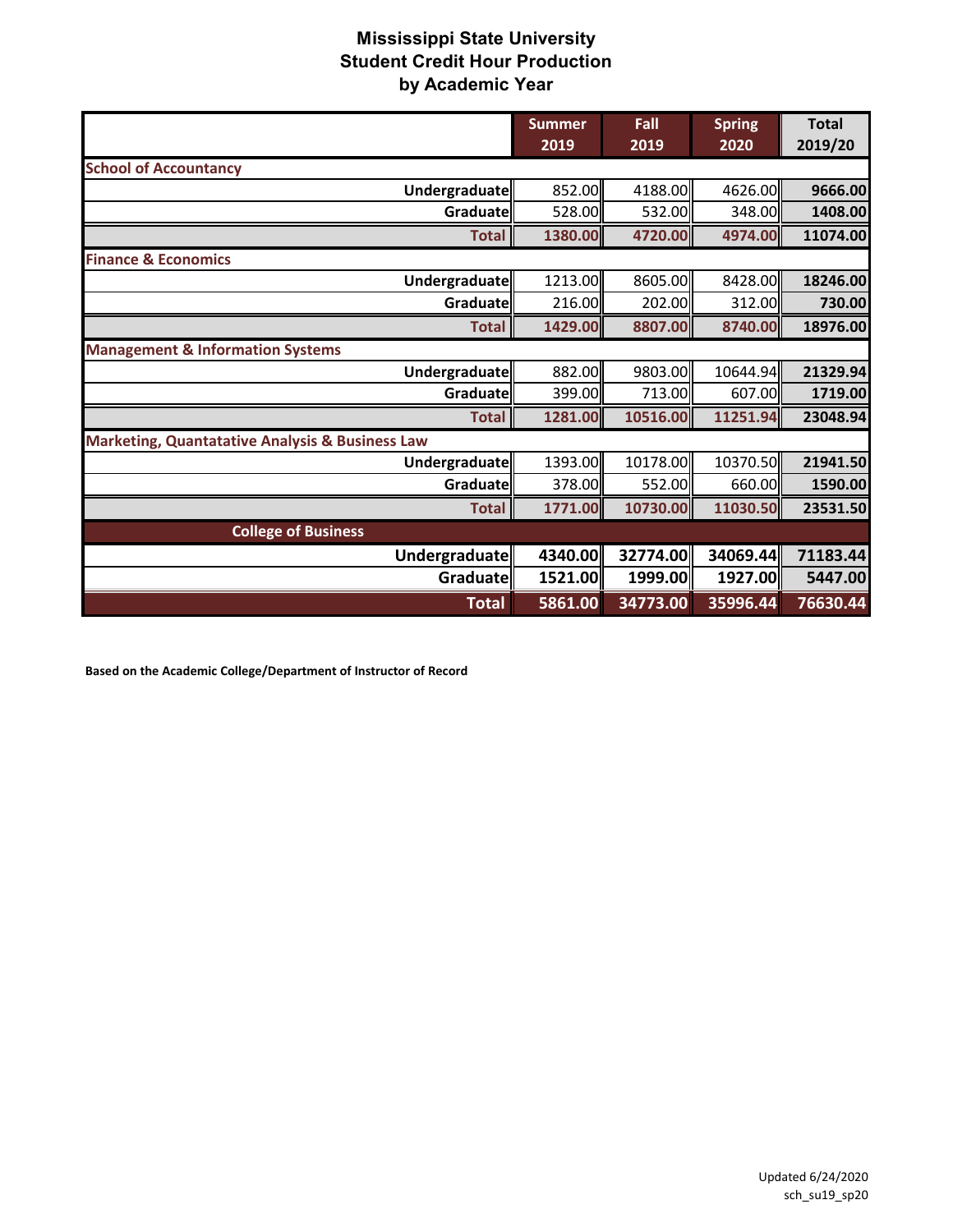|                                                           | <b>Summer</b> | Fall     | <b>Spring</b><br>2020 | <b>Total</b><br>2019/20 |
|-----------------------------------------------------------|---------------|----------|-----------------------|-------------------------|
|                                                           | 2019          | 2019     |                       |                         |
| <b>Counseling, Educational Psychology and Foundations</b> |               |          |                       |                         |
| Undergraduate                                             | 1458.00       | 4352.85  | 3543.96               | 9354.81                 |
| Graduate                                                  | 1042.00       | 1606.00  | 1486.00               | 4134.00                 |
| <b>Total</b>                                              | 2500.00       | 5958.85  | 5029.96               | 13488.81                |
| <b>Curriculum, Instruction &amp; Special Education</b>    |               |          |                       |                         |
| Undergraduate                                             | 1074.00       | 8488.00  | 8480.00               | 18042.00                |
| Graduate                                                  | 788.00        | 861.00   | 985.00                | 2634.00                 |
| <b>Total</b>                                              | 1862.00       | 9349.00  | 9465.00               | 20676.00                |
| <b>Educational Leadership</b>                             |               |          |                       |                         |
| Undergraduate                                             | 677.00        | 2401.00  | 1600.30               | 4678.30                 |
| Graduate                                                  | 1087.00       | 1151.00  | 1179.00               | 3417.00                 |
| <b>Total</b>                                              | 1764.00       | 3552.00  | 2779.30               | 8095.30                 |
| <b>Instructional Systems &amp; Workforce Development</b>  |               |          |                       |                         |
| Undergraduate                                             | 962.00        | 4190.00  | 3912.00               | 9064.00                 |
| Graduate                                                  | 245.00        | 276.00   | 241.00                | 762.00                  |
| <b>Total</b>                                              | 1207.00       | 4466.00  | 4153.00               | 9826.00                 |
| <b>Kinesology</b>                                         |               |          |                       |                         |
| Undergraduate                                             | 1513.00       | 10961.50 | 10903.00              | 23377.50                |
| Graduate                                                  | 135.00        | 370.00   | 350.00                | 855.00                  |
| <b>Total</b>                                              | 1648.00       | 11331.50 | 11253.00              | 24232.50                |
| <b>Music</b>                                              |               |          |                       |                         |
| Undergraduate                                             | 287.00        | 4682.00  | 4293.00               | 9262.00                 |
| Graduate                                                  | 202.00        | 1.00     | 3.00                  | 206.00                  |
| <b>Total</b>                                              | 489.00        | 4683.00  | 4296.00               | 9468.00                 |
| <b>College of Education</b>                               |               |          |                       |                         |
| <b>Undergraduate</b>                                      | 5971.00       | 35075.35 | 32732.26              | 73778.61                |
| <b>Graduate</b>                                           | 3499.00       | 4265.00  | 4244.00               | 12008.00                |
| <b>Total</b>                                              | 9470.00       | 39340.35 | 36976.26              | 85786.61                |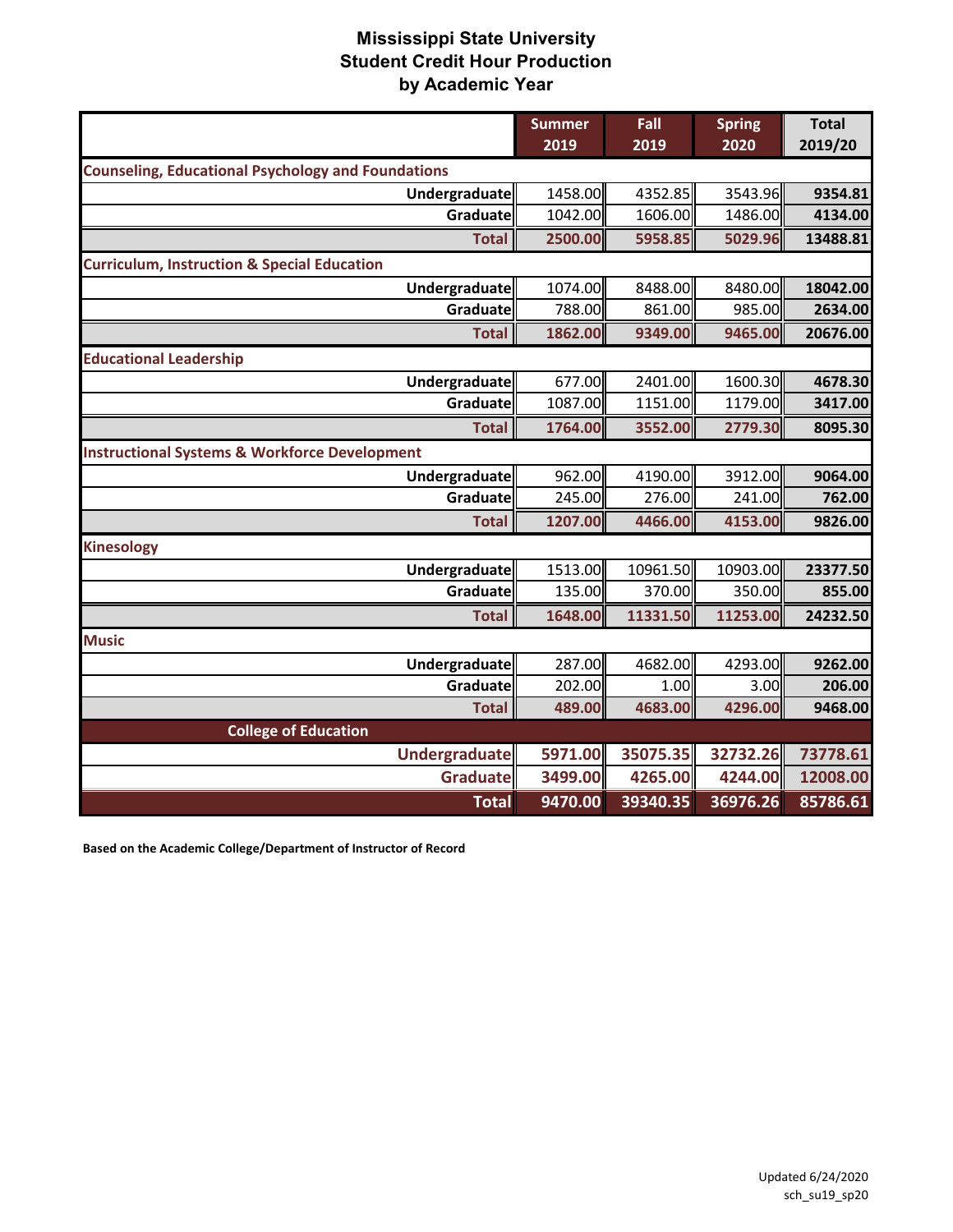|                                                  | <b>Summer</b> | Fall     | <b>Spring</b> | <b>Total</b> |
|--------------------------------------------------|---------------|----------|---------------|--------------|
|                                                  | 2019          | 2019     | 2020          | 2019/20      |
| <b>Aerospace Engineering</b>                     |               |          |               |              |
| Undergraduate                                    | 523.00        | 5478.50  | 4595.00       | 10596.50     |
| Graduate                                         | 175.00        | 480.00   | 596.00        | 1251.00      |
| <b>Total</b>                                     | 698.00        | 5958.50  | 5191.00       | 11847.50     |
| <b>Agricultural &amp; Biological Engineering</b> |               |          |               |              |
| Undergraduate                                    | 0.00          | 670.00   | 740.20        | 1410.20      |
| Graduate                                         | 40.00         | 71.00    | 64.05         | 175.05       |
| <b>Total</b>                                     | 40.00         | 741.00   | 804.25        | 1585.25      |
| <b>School of Chemical Engineering</b>            |               |          |               |              |
| Undergraduate                                    | 372.00        | 3079.00  | 3011.00       | 6462.00      |
| Graduate                                         | 147.00        | 228.00   | 199.00        | 574.00       |
| <b>Total</b>                                     | 519.00        | 3307.00  | 3210.00       | 7036.00      |
| <b>Civil &amp; Environmental Engineering</b>     |               |          |               |              |
| Undergraduate                                    | 249.00        | 2953.00  | 2652.10       | 5854.10      |
| Graduate                                         | 145.00        | 410.20   | 363.00        | 918.20       |
| <b>Total</b>                                     | 394.00        | 3363.20  | 3015.10       | 6772.30      |
| <b>Computer Science &amp; Engineering</b>        |               |          |               |              |
| Undergraduate                                    | 184.00        | 5806.00  | 5525.00       | 11515.00     |
| Graduate                                         | 134.00        | 880.00   | 884.00        | 1898.00      |
| <b>Total</b>                                     | 318.00        | 6686.00  | 6409.00       | 13413.00     |
| <b>Electrical &amp; Computer Engineering</b>     |               |          |               |              |
| Undergraduate                                    | 469.00        | 4538.50  | 4261.00       | 9268.50      |
| <b>Graduate</b>                                  | 305.00        | 852.50   | 1036.00       | 2193.50      |
| <b>Total</b>                                     | 774.00        | 5391.00  | 5297.00       | 11462.00     |
| <b>Industrial &amp; Systems Engineering</b>      |               |          |               |              |
| Undergraduate                                    | 407.00        | 3481.00  | 2441.50       | 6329.50      |
| Graduate                                         | 385.00        | 764.50   | 911.50        | 2061.00      |
| <b>Total</b>                                     | 792.00        | 4245.50  | 3353.00       | 8390.50      |
| <b>Mechanical Engineering</b>                    |               |          |               |              |
| Undergraduate                                    | 543.00        | 5056.75  | 5024.20       | 10623.95     |
| Graduate                                         | 322.00        | 688.00   | 694.80        | 1704.80      |
| <b>Total</b>                                     | 865.00        | 5744.75  | 5719.00       | 12328.75     |
| <b>College of Engineering</b>                    |               |          |               |              |
| Undergraduate                                    | 2747.00       | 31062.75 | 28250.00      | 62059.75     |
| Graduate                                         | 1653.00       | 4374.20  | 4748.35       | 10775.55     |
| <b>Total</b>                                     | 4400.00       | 35436.95 | 32998.35      | 72835.30     |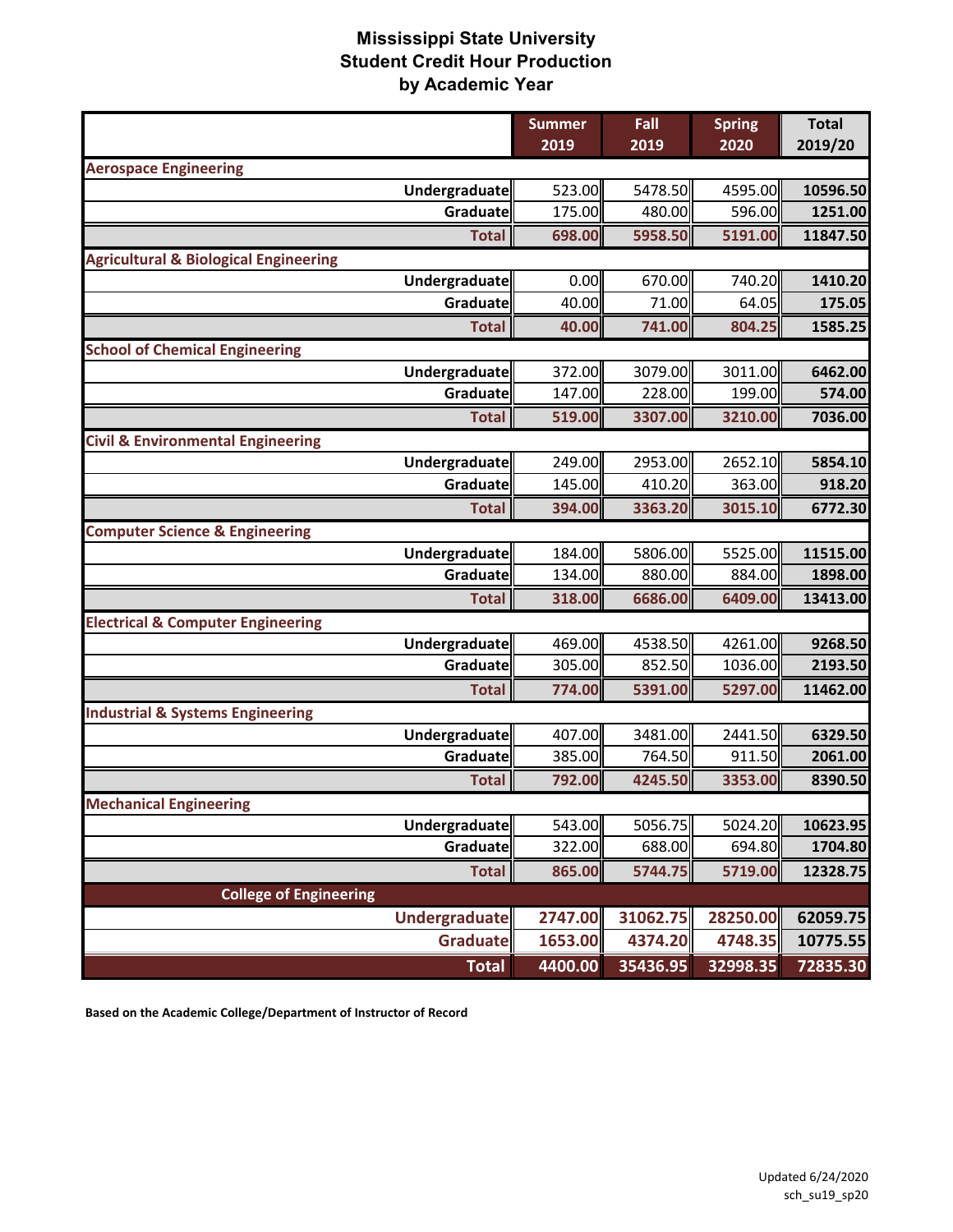|                                              | <b>Summer</b> | Fall    | <b>Spring</b> | <b>Total</b> |
|----------------------------------------------|---------------|---------|---------------|--------------|
|                                              | 2019          | 2019    | 2020          | 2019/20      |
| <b>Forestry</b>                              |               |         |               |              |
| Undergraduate                                | 381.00        | 1003.55 | 1391.00       | 2775.55      |
| Graduate                                     | 86.00         | 221.00  | 208.00        | 515.00       |
| <b>Total</b>                                 | 467.00        | 1224.55 | 1599.00       | 3290.55      |
| <b>Sustainable Bioproducts</b>               |               |         |               |              |
| Undergraduate                                | 8.00          | 144.00  | 60.00         | 212.00       |
| Graduate                                     | 99.00         | 201.00  | 246.00        | 546.00       |
| <b>Total</b>                                 | 107.00        | 345.00  | 306.00        | 758.00       |
| <b>Wildlife, Fisheries &amp; Aquaculture</b> |               |         |               |              |
| Undergraduate                                | 109.00        | 1784.95 | 1697.00       | 3590.95      |
| Graduate                                     | 223.00        | 509.00  | 500.00        | 1232.00      |
| <b>Total</b>                                 | 332.00        | 2293.95 | 2197.00       | 4822.95      |
| <b>College of Forest Resources</b>           |               |         |               |              |
| <b>Undergraduate</b>                         | 498.00        | 2932.50 | 3148.00       | 6578.50      |
| <b>Graduate</b>                              | 408.00        | 931.00  | 954.00        | 2293.00      |
| <b>Total</b>                                 | 906.00        | 3863.50 | 4102.00       | 8871.50      |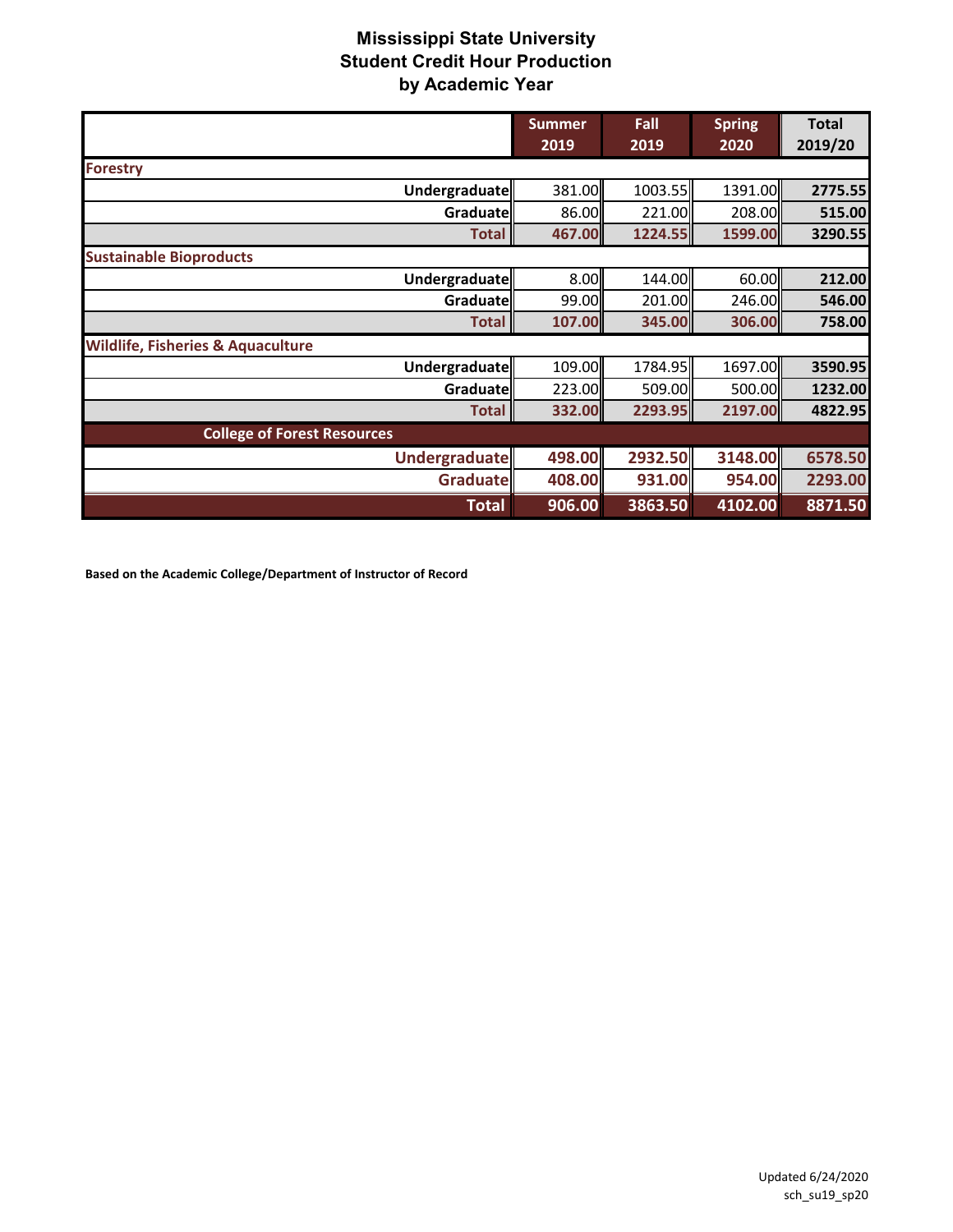|                                       | <b>Summer</b><br>2019 | Fall<br>2019 | <b>Spring</b><br>2020 | <b>Total</b><br>2019/20 |
|---------------------------------------|-----------------------|--------------|-----------------------|-------------------------|
| <b>Veterinary Medicine</b>            |                       |              |                       |                         |
| Undergraduate                         | 3159.00               | 1058.00      | 1308.24               | 5525.24                 |
| Graduatel                             | 223.00                | 406.00       | 392.39                | 1021.39                 |
| Professional                          | 2918.00               | 7694.00      | 6775.00               | 17387.00                |
| <b>Total</b>                          | 6300.00               | 9158.00      | 8475.63               | 23933.63                |
| <b>College of Veterinary Medicine</b> |                       |              |                       |                         |
| <b>Undergraduate</b>                  | 3159.00               | 1058.00      | 1308.24               | 5525.24                 |
| Graduate                              | 223.00                | 406.00       | 392.39                | 1021.39                 |
| <b>Professional</b>                   | 2918.00               | 7694.00      | 6775.00               | 17387.00                |
| <b>Total</b>                          | 6300.00               | 9158.00      | 8475.63               | 23933.63                |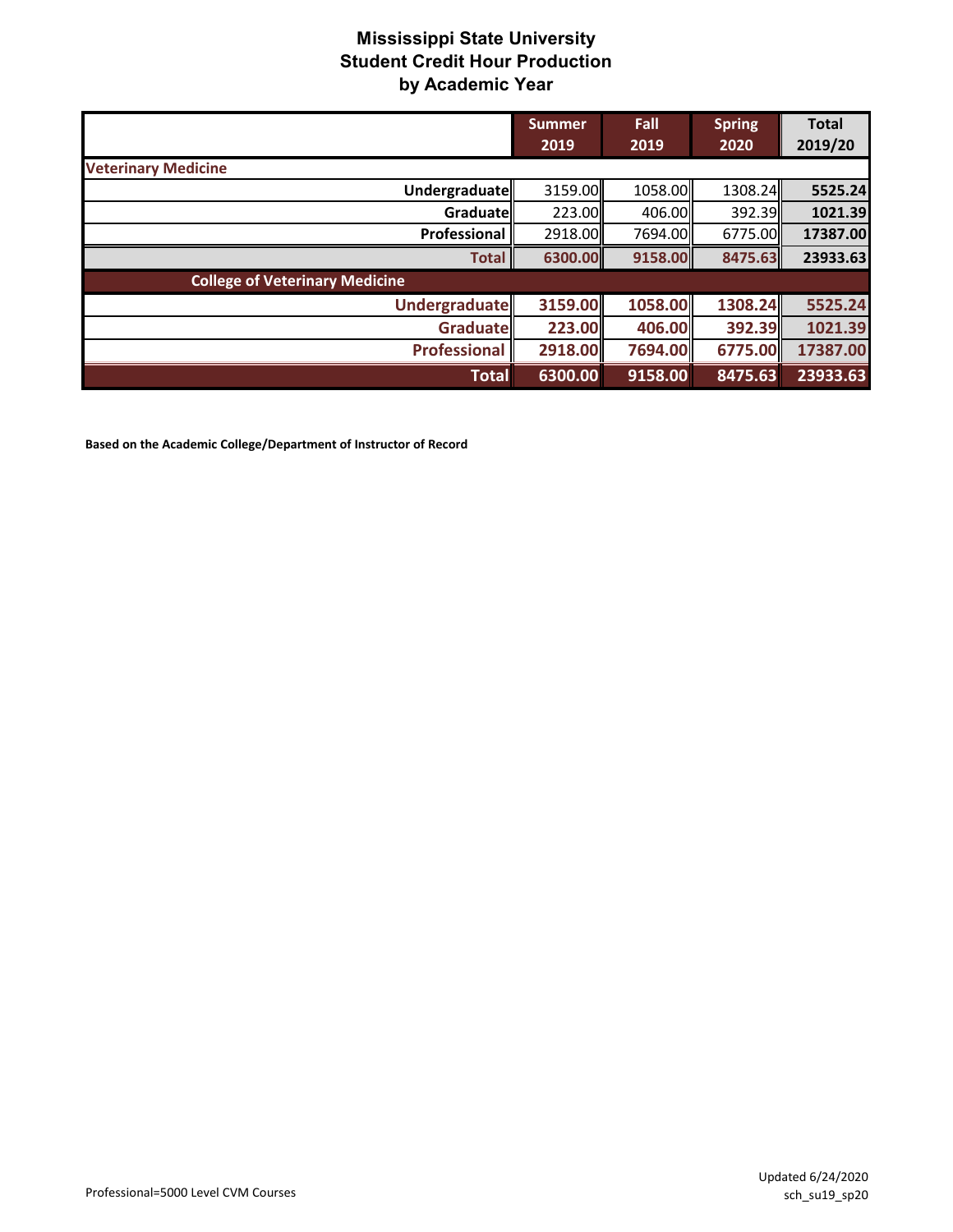|                                    | <b>Summer</b><br>2019 | Fall<br>2019 | <b>Spring</b><br>2020 | <b>Total</b><br>2019/20 |
|------------------------------------|-----------------------|--------------|-----------------------|-------------------------|
| <b>Library</b>                     |                       |              |                       |                         |
| Undergraduate                      | 0.00                  | 0.00         | 87.00                 | 87.00                   |
| Graduate                           | 0.00                  | 0.00         | 0.00                  | 0.00                    |
| <b>Total</b>                       | 0.00                  | 0.00         | 87.00                 | 87.00                   |
| <b>Provost Office</b>              |                       |              |                       |                         |
| Undergraduate                      | 0.00                  | 134.00       | 0.00                  | 134.00                  |
| Graduate                           | 0.00                  | 0.00         | 0.00                  | 0.00                    |
| <b>Total</b>                       | 0.00                  | 134.00       | 0.00                  | 134.00                  |
| <b>College of Academic Affairs</b> |                       |              |                       |                         |
| <b>Undergraduate</b>               | 0.00                  | 134.00       | 87.00                 | 221.00                  |
| Graduate                           | 0.00                  | 0.00         | 0.00                  | 0.00                    |
| <b>Total</b>                       | 0.00                  | 134.00       | 87.00                 | 221.00                  |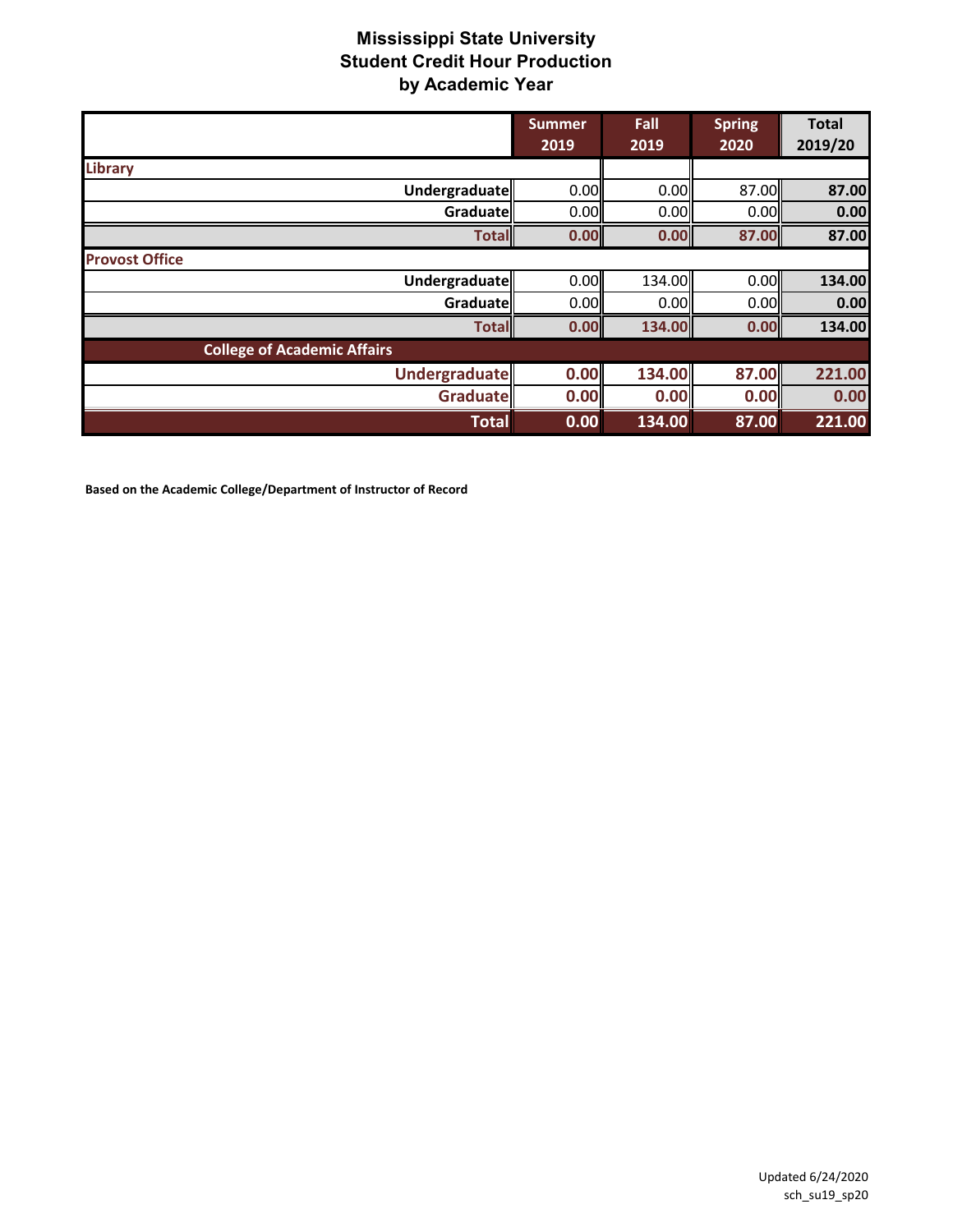|                          | Summer<br>2019 | <b>Fall</b><br>2019                    | <b>Spring</b><br>2020 | <b>Total</b><br>2019/20 |
|--------------------------|----------------|----------------------------------------|-----------------------|-------------------------|
| <b>Total Main Campus</b> |                |                                        |                       |                         |
| Undergraduate            | 32257.00       | 262821.00                              | 240391.00             | 535469.00               |
| <b>Graduate</b>          | 10291.00       | 20785.00                               | 20729.00              | 51805.00                |
| Professional             | 2918.00        | 7694.00L                               | 6919.00               | 17531.00                |
| Total                    |                | 45466.00 291300.00 268039.00 604805.00 |                       |                         |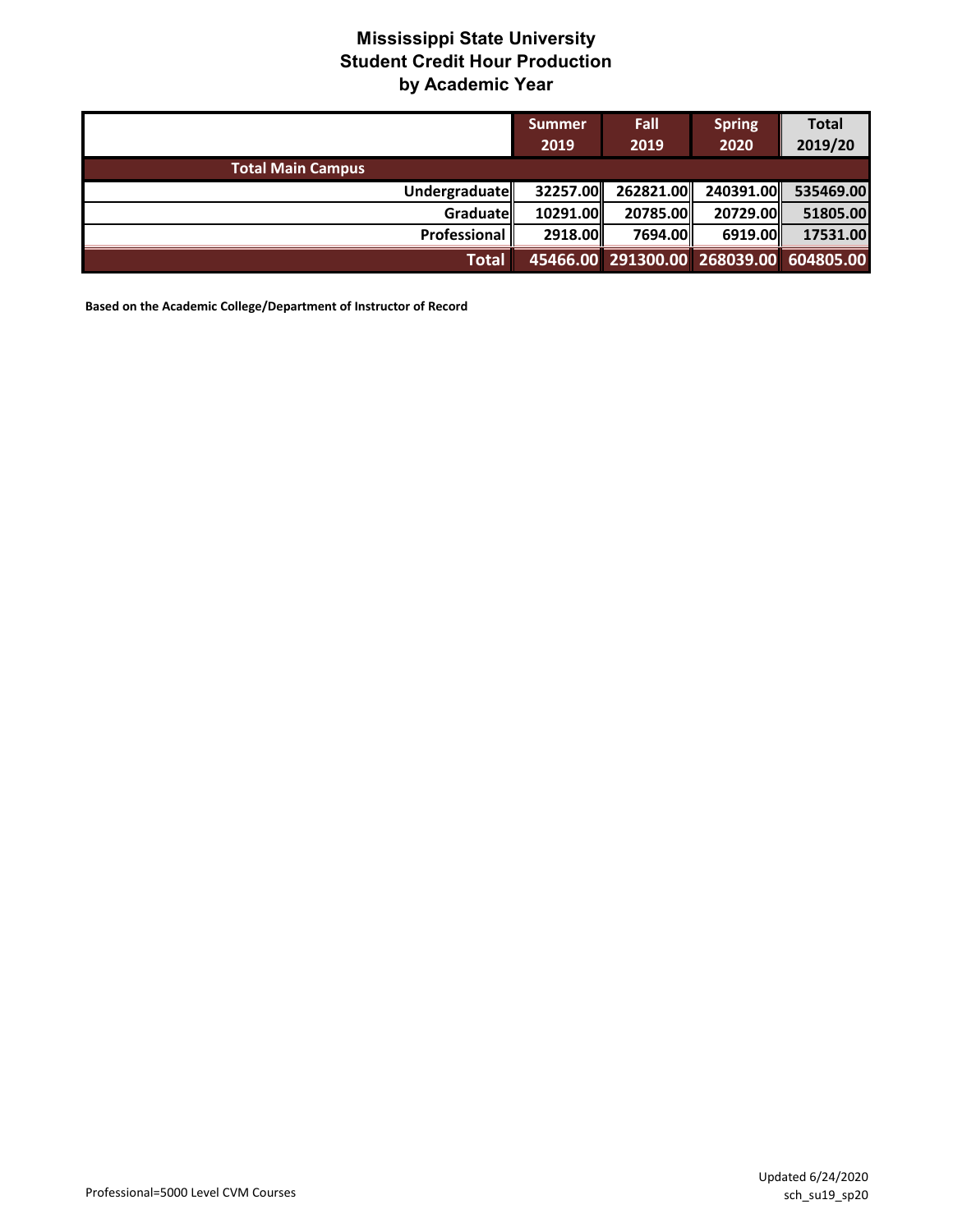|                              | Summer<br>2019 | <b>Fall</b><br>2019 | <b>Spring</b><br>2020 | <b>Total</b><br>2019/20 |
|------------------------------|----------------|---------------------|-----------------------|-------------------------|
| <b>Total Meridian Campus</b> |                |                     |                       |                         |
| Undergraduate                | 1117.00        | 5131.00             | 4911.00L              | 11159.00                |
| <b>Graduate</b>              | 762.00         | 749.00              | 829.00                | 2340.00                 |
| <b>Total</b>                 | 1879.00        | 5880.00             | 5740.00               | 13499.00                |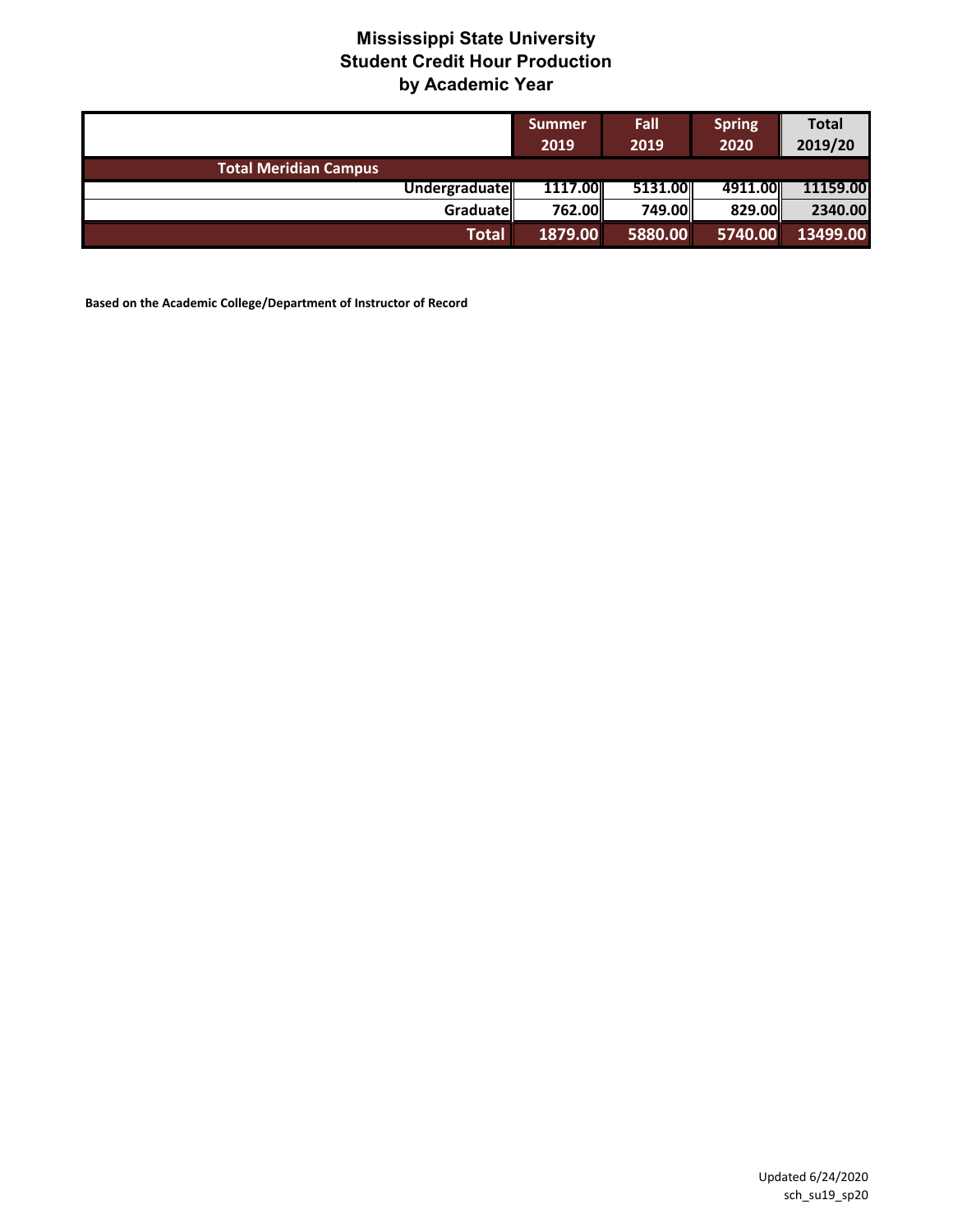|                                 |                     | <b>Summer</b> | Fall       | <b>Spring</b>                    | <b>Total</b> |
|---------------------------------|---------------------|---------------|------------|----------------------------------|--------------|
|                                 |                     | 2019          | 2019       | 2020                             | 2019/20      |
| <b>Total Starkville Campus</b>  |                     |               |            |                                  |              |
|                                 | Undergraduate       | 22,092.00     | 248,026.00 | 224,742.00                       | 494,860.00   |
|                                 | Graduate            | 6,429.00      | 15,751.00  | 15,642.00                        | 37,822.00    |
|                                 | Professional        | 2,918.00      | 7,694.00   | 6,919.00                         | 17,531.00    |
|                                 | <b>Total</b>        | 31,439.00     | 271,471.00 | 247,303.00                       | 550,213.00   |
|                                 |                     |               |            |                                  |              |
| <b>Total Meridian Campus</b>    |                     |               |            |                                  |              |
|                                 | Undergraduate       | 1,117.00      | 5,131.00   | 4,911.00                         | 11,159.00    |
|                                 | Graduate            | 762.00        | 749.00     | 829.00                           | 2,340.00     |
|                                 | <b>Total</b>        | 1,879.00      | 5,880.00   | 5,740.00                         | 13,499.00    |
|                                 |                     |               |            |                                  |              |
| <b>Total Distance Education</b> |                     |               |            |                                  |              |
|                                 | Undergraduate       | 8,235.00      | 13,601.00  | 14,449.00                        | 36,285.00    |
|                                 | Graduate            | 3,814.00      | 5,031.00   | 5,054.00                         | 13,899.00    |
|                                 | <b>Total</b>        | 12,049.00     | 18,632.00  | 19,503.00                        | 50,184.00    |
|                                 |                     |               |            |                                  |              |
| <b>Total MS Gulf Coast</b>      |                     |               |            |                                  |              |
|                                 | Undergraduate       | 105.00        | 1,004.00   | 849.00                           | 1,958.00     |
|                                 | Graduate            | 0.00          | 3.00       | 30.00                            | 33.00        |
|                                 | <b>Total</b>        | 105.00        | 1,007.00   | 879.00                           | 1,991.00     |
|                                 |                     |               |            |                                  |              |
| <b>Total Study Abroad</b>       |                     |               |            |                                  |              |
|                                 | Undergraduate       | 1,825.00      | 190.00     | 351.00                           | 2,366.00     |
|                                 | Graduate            | 48.00         | 0.00       | 3.00                             | 51.00        |
|                                 | <b>Total</b>        | 1,873.00      | 190.00     | 354.00                           | 2,417.00     |
|                                 |                     |               |            |                                  |              |
| <b>Total University</b>         |                     |               |            |                                  |              |
|                                 | Undergraduate       | 33,374.00     |            | 267,952.00 245,302.00 546,628.00 |              |
|                                 | <b>Graduate</b>     | 11,053.00     | 21,534.00  | 21,558.00                        | 54,145.00    |
|                                 | <b>Professional</b> | 2,918.00      | 7,694.00   | 6,919.00                         | 17,531.00    |
|                                 | <b>Total</b>        |               |            | 47,345.00 297,180.00 273,779.00  | 618,304.00   |